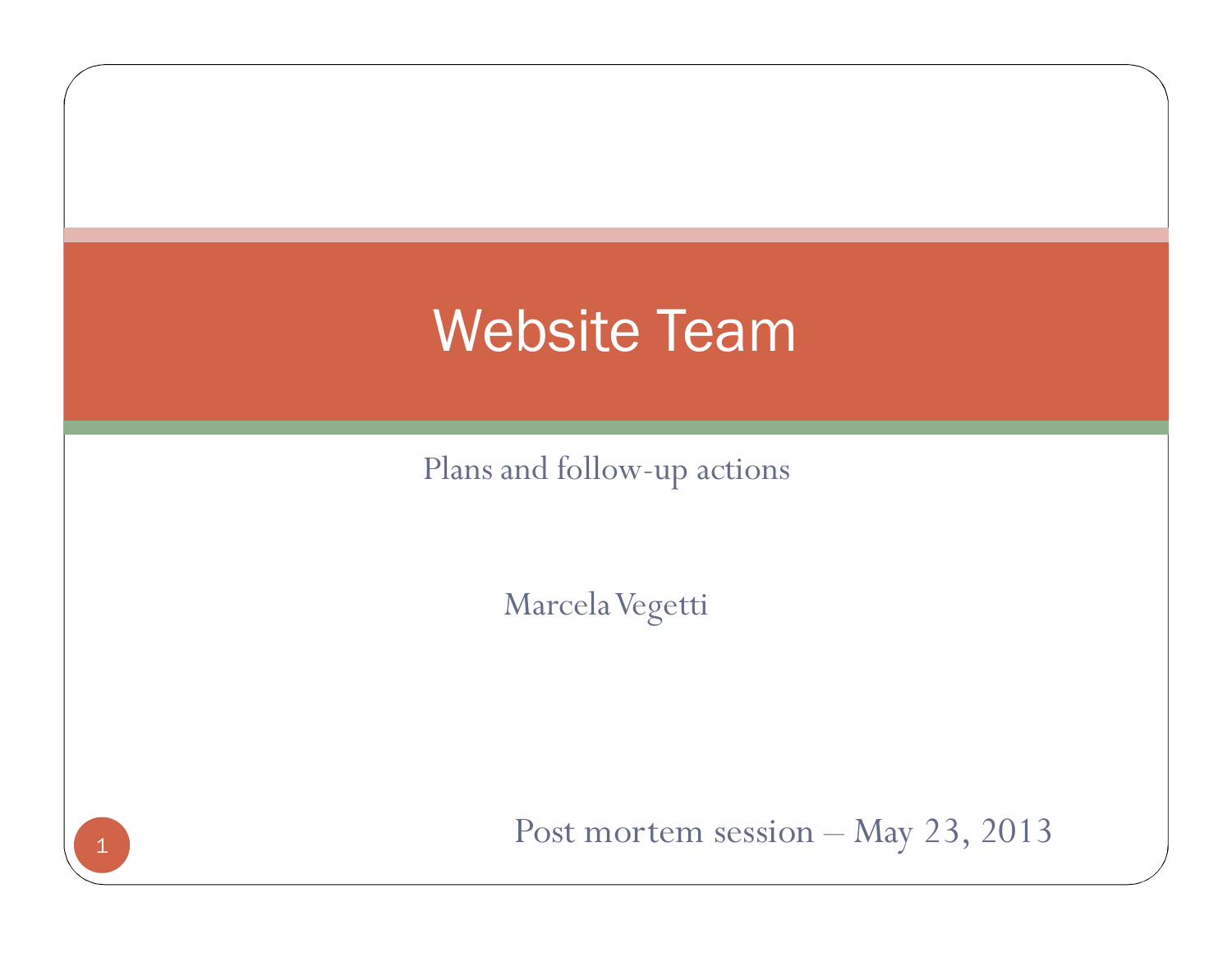### Possible follow up actions

- **\*** Migrate the website from test platform to production one
- \* Upgrade the website to produce a second version
	- Apply ICOM templates and categories to the migrated pages
	- Implement <sup>a</sup> more efficient managemen<sup>t</sup> of artifacts
	- \* Enable semantic queries to access information about events, and panel presentations in conference calls
	- \* Incorporate the vocabulary defined by the Ontology of Ontology<br>Evaluation Evaluation
	- \* Diferentiate the PSMW pages of ontology summit from the pages of other Ontolog activities other Ontolog activities



Others (e.g. continuing work from KenBaclawski & PeterYim)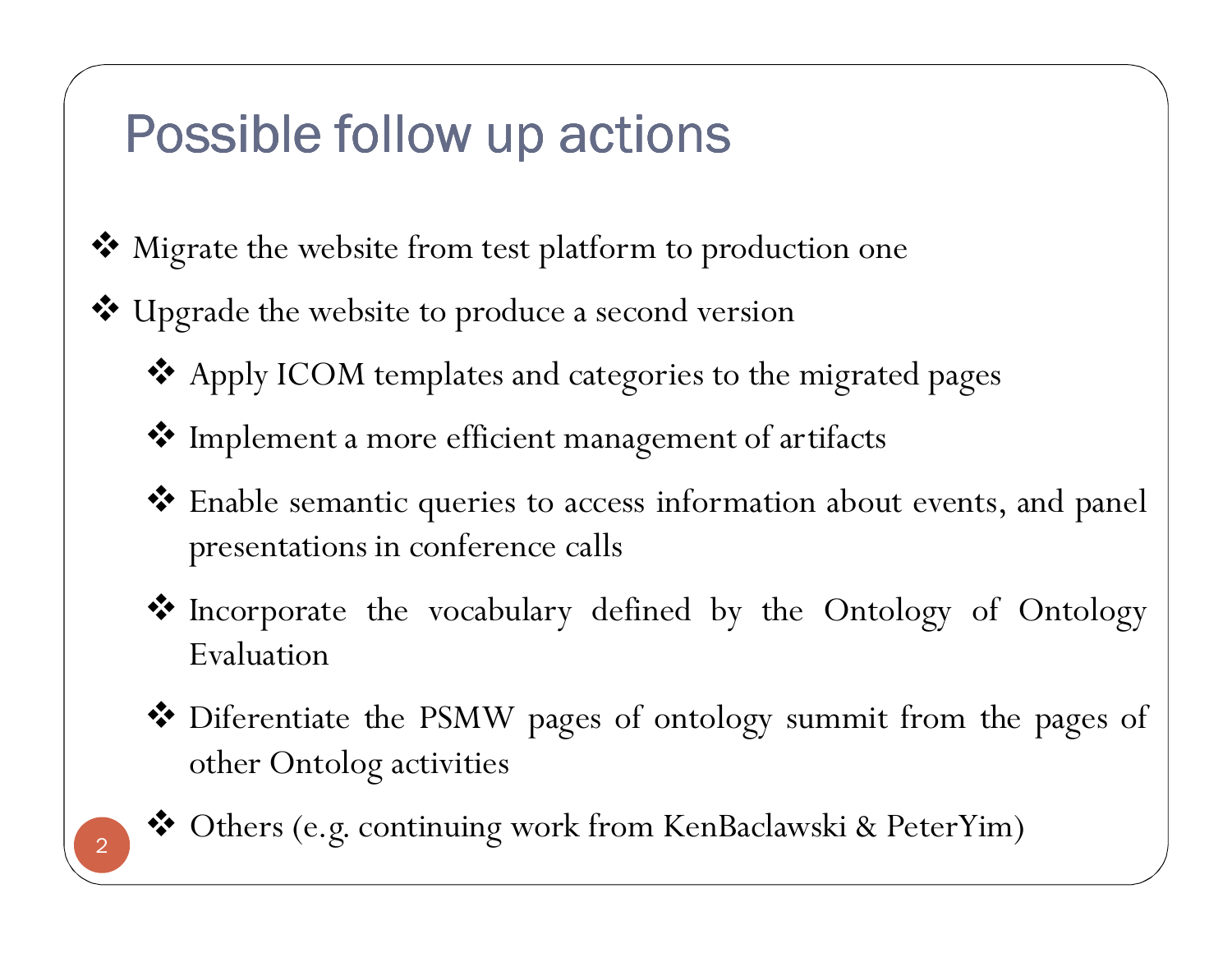#### **Short Term Activities**

\* To have the first version of the website ready it is necessary to:

- Complete the migration from the test <sup>p</sup>latform to the production one
- Finish the documentation of the work we've done up to now
- Need one more full migration (not just all pages, but all versions of all pages - i.e.  $\sim$  70,000 pages, not  $\sim$  3000 pages)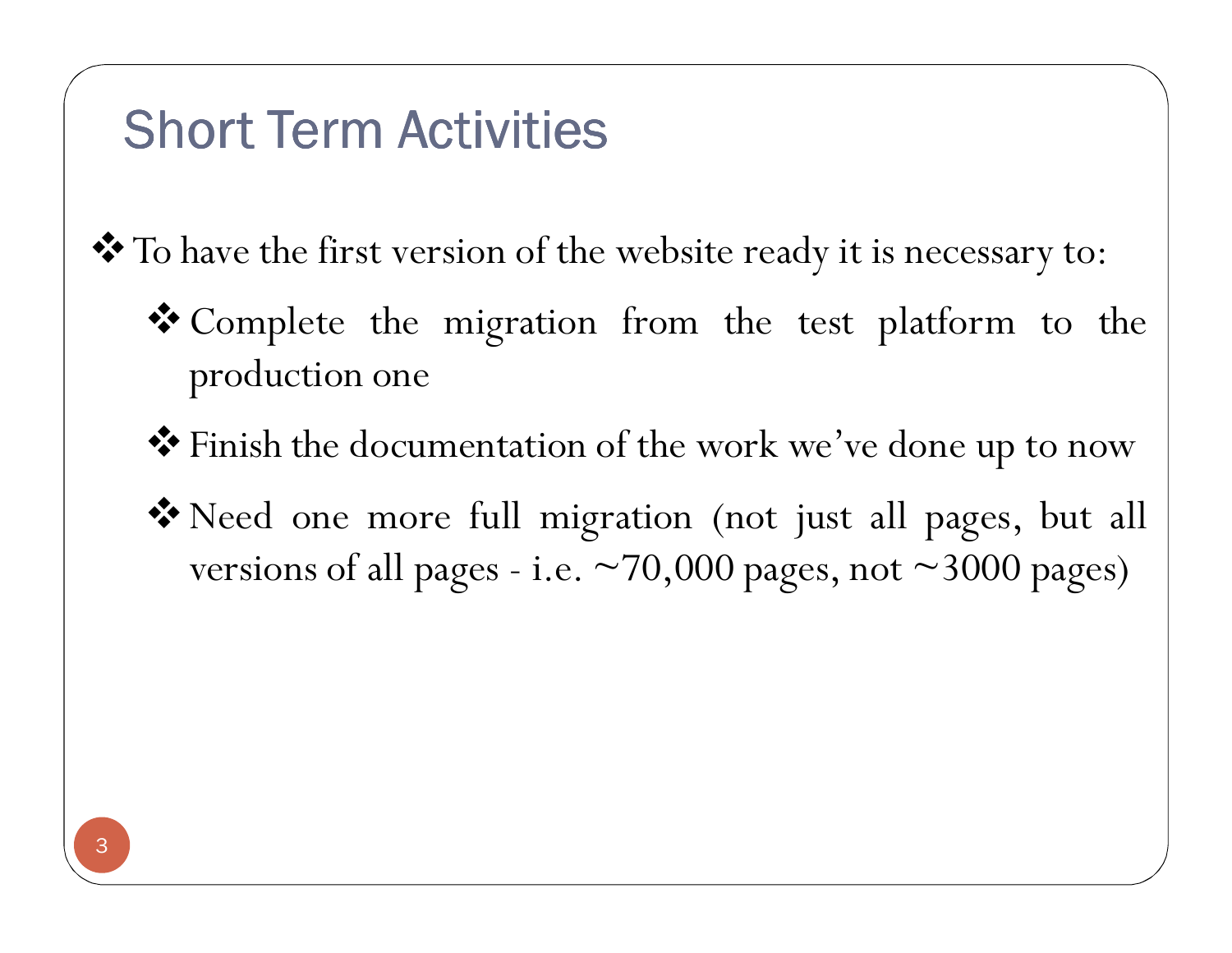### Applying ICOM ontology to the migrated pages

- Migration and website development activities have been done in parallel
	- We can't add semantics directly to the migrated pages (each new migration crushes the work done)
	- We create "presentation" pages which using transclusion simulate the original pages.
	- ICOM ontology is applied to these pages and the website queries them
- 4Once the migration process has finished we can apply semantic directly to the migrated pages or we may even apply some semantics during the migration process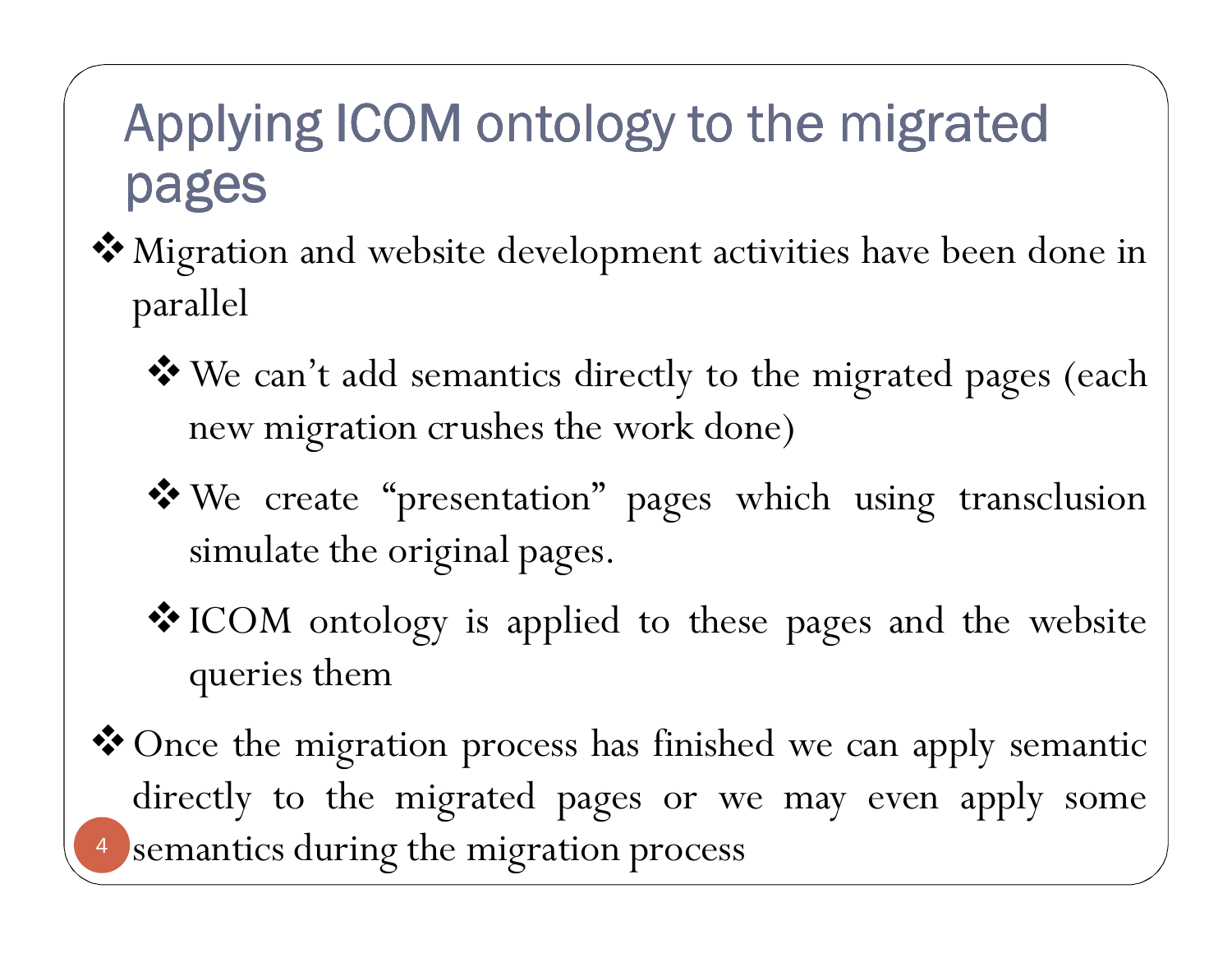#### Ontology of Ontology Evaluation

- ICOM defines vocabulary to represen<sup>t</sup> ontology summit structure and organization
- It would be interesting to semantically annotate the content related to each year summit topic

This year topic can be annotated with the Ontology of Ontology Evaluation once its development is complete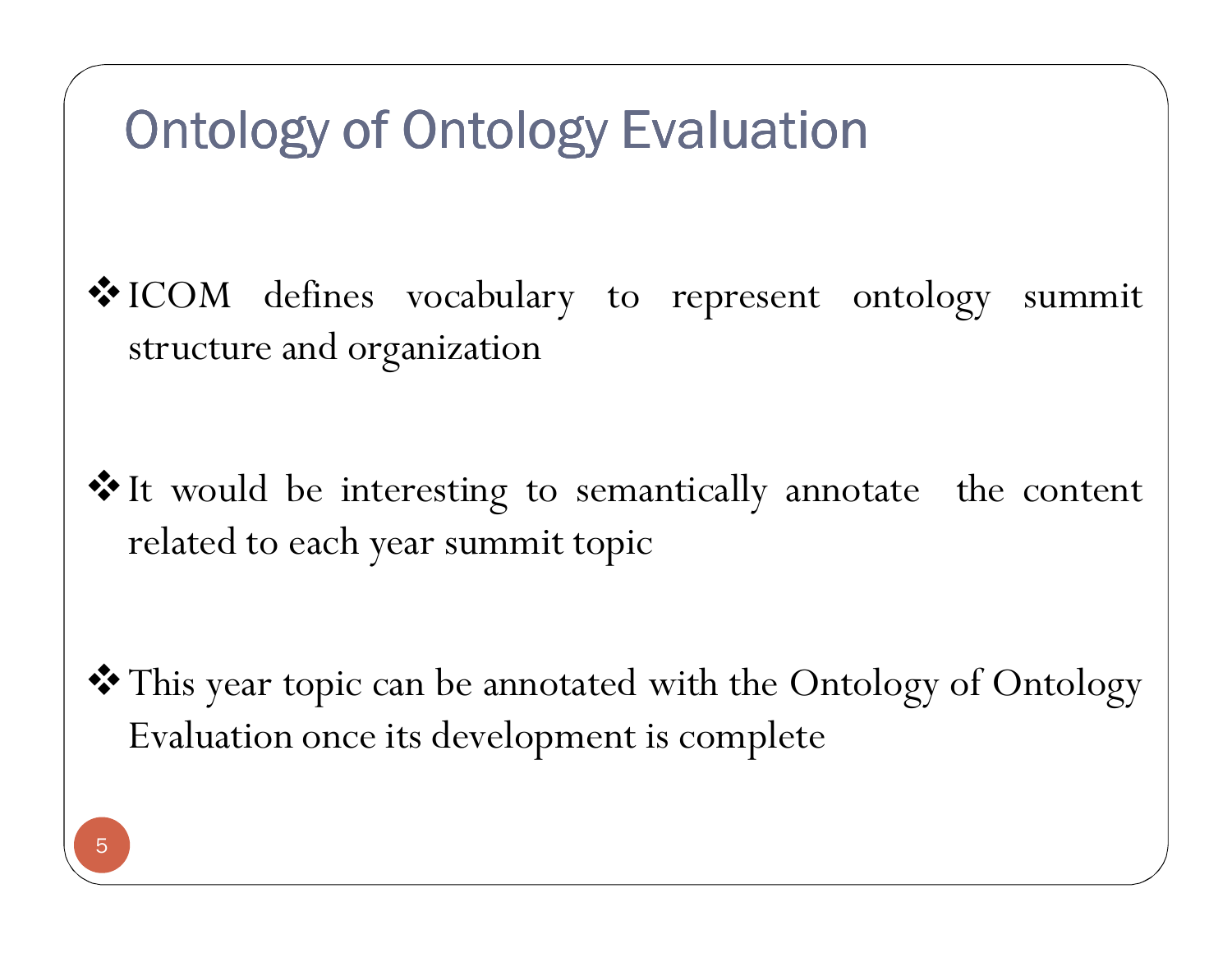# Differentiate ontology summit look and feel from other ontolog activities

- Skins allow user to customize the look and feel of mediawiki
- Today all pages of Ontolog PSMW share the same skin.
	- Each user can change the skin but, it is applied to all pages in the same way
- Skin per page extension allows each page on the wiki to have its own skin.
	- It is possible to have different look and feel for each Ontolog activity